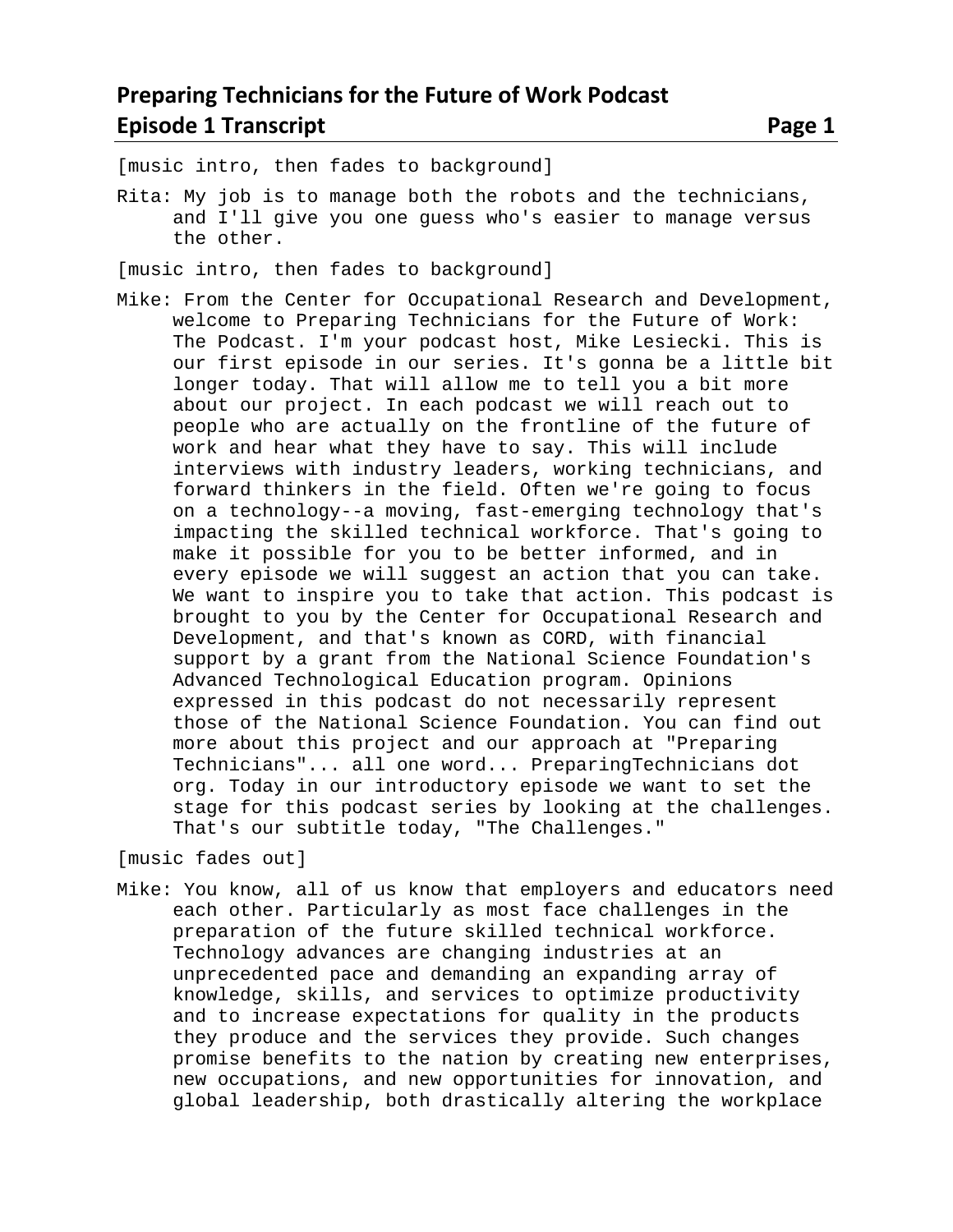## **Preparing Technicians for the Future of Work Podcast Episode 1 Transcript 2 2 Page 2 2 Page 2 Page 2 Page 2 Page 2 Page 2 Page 2 Page 2 Page 2 Page 2 Page 2 Page 2 Page 2 Page 2 Page 2 Page 2 Page 2 Page 2 Page 2 Page 2 Page 2 Page 2 Page 2 Page 2 Page 2 Page 2 Page 2 Page**

as we know it. As technology evolves so tasks and occupations transform. I think all of us know that demand for some positions involving tasks that can be automated, those are going to decline and in some cases disappear, while entirely new occupations will emerge. Well, what do I mean when I use that term "the skilled technical workforce?" Well, traditionally it means positions that require some college, some education beyond high school. But in some cases it means a two-year degree from a community college, or a four-year degree from a university, or a certification endorsed by industry. And in some cases, it doesn't necessarily mean school. It means on-the-job training to move to that next skill level. It means using online resources, online short courses to learn more about your field. Maybe you're a programmer and you're learning about ladder logic, or programmable logic controllers, or the next coding language. Many of us in the workplace use these online tools to level-up our skills. Well wait a minute. When we say technology, what technologies are we talking about? Well, let me give you an idea we mean advanced manufacturing. We mean engineering technology. Biotechnology. We mean information and security technologies, and that includes cybersecurity. We mean agricultural and environmental technologies. Every one of these technologies focuses on the fields relating to that skilled technical workforce. In this podcast we want to go where the people, the machines, the digital systems, and the cobots are. We want to see and hear for ourselves that future as it's emerging. You, our listener, we want to not only inform you, but also in each episode we want to prompt you. We want to drive you to take action, and take a step toward that future, whether it's preparing yourself or others for that future. Let's begin today with what our project calls the Discover phase. For this introductory podcast we've created three hypothetical scenarios. But I believe every one of us will relate to them. We've created a composite of a working technician, a line manager at a

tech company, and a professor at a community college. Let's

[phone ringing]

Jake: Hey, Jake here. Mike: Hey Jake. It's Mike, Future of Work Podcast. Jake: Hey Mike, what's up?

give them a call and see what they have to say.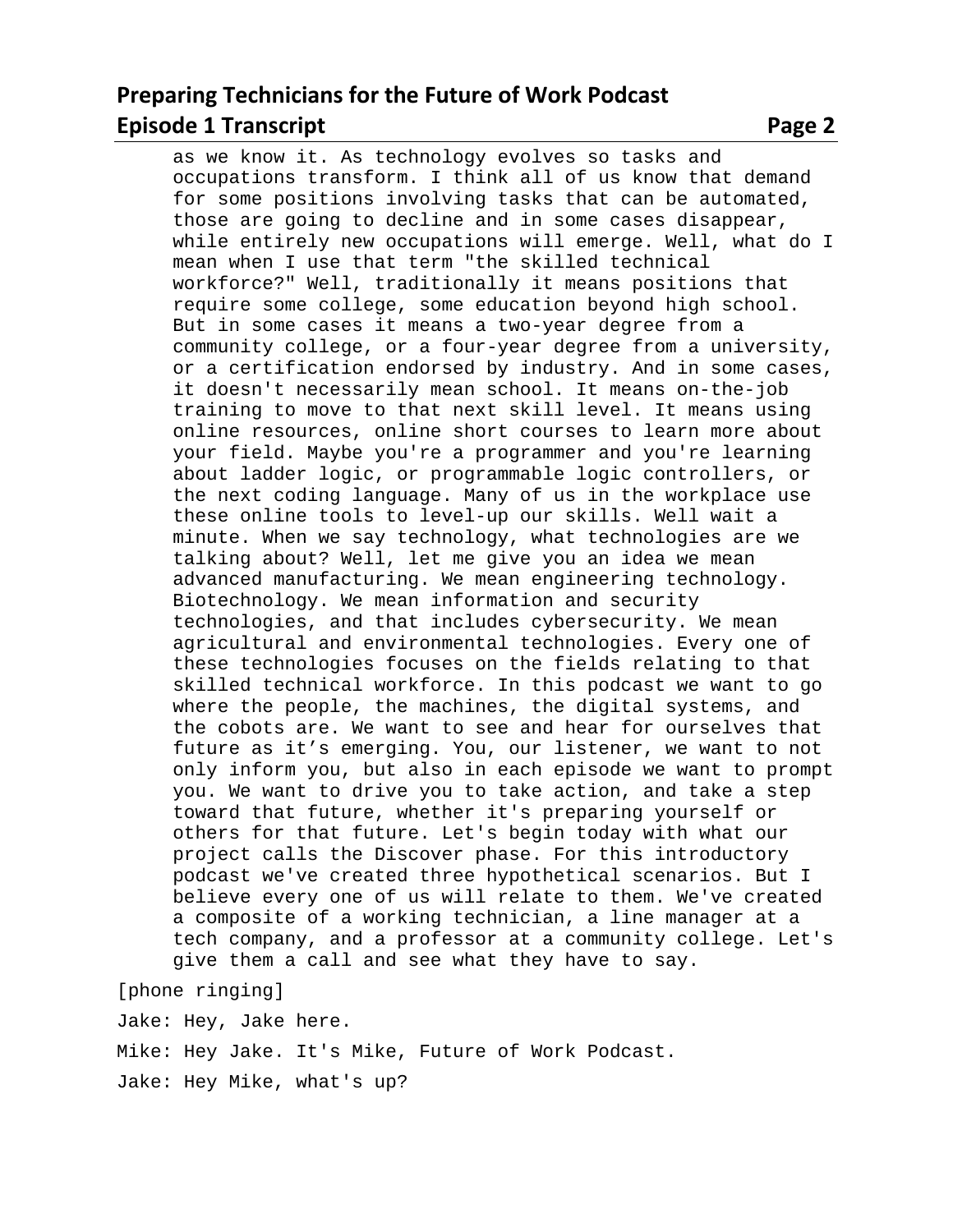- Mike: Jake, Hi, I know you're a skilled technician. Where do you work and what do you do there?
- Jake: Well, I work for a company that makes machines. And man they are very complex machines. You know the ones that are used to make semiconductor chips.
- Mike: Oh yeah.
- Jake: Yeah, those are the chips used in electronic processors, and memories, and sensors, and that sort of thing. Our level of precision, quality tolerances, are getting tight, and getting tighter.
- Mike: You went to a community college didn't you, Jake?
- Jake: Yeah, I graduated from a manufacturing program there, you know, about five years ago.
- Mike: Yeah, so how's it going at work?
- Jake: You know, it's okay. I'm good. I can keep up. But my supervisor is always bugging me about beefing up my skills. You know, for example, there's a big push on for protecting our data and security. And I get that.
- Mike: So, what are your biggest challenges?
- Jake: Well, here's what I see. We had a new person start just the other day, a woman just out of technical school. She doesn't have the experience I have, but darn! Her knowledge is more up-to-date, more current, if you know what I mean.
- Mike: Yeah, I know what you mean. Some of those "fresh outs"- they've been exposed to these latest technologies.
- Jake: Yeah, I can teach her about how things work around here, but she can teach me about some of these new things. And that's what I see my future: a struggle to keep up with technology and a need to work more closely with people so we can combine our knowledge and skills and ultimately get the job done.
- Mike: Yeah I see that.
- Jake: So Mike, how do I keep up?

[phone ringing]

- Rita: Hi, this is Rita.
- Mike: Yeah, Rita. Hi! It's Mike from the Future of Work Podcast.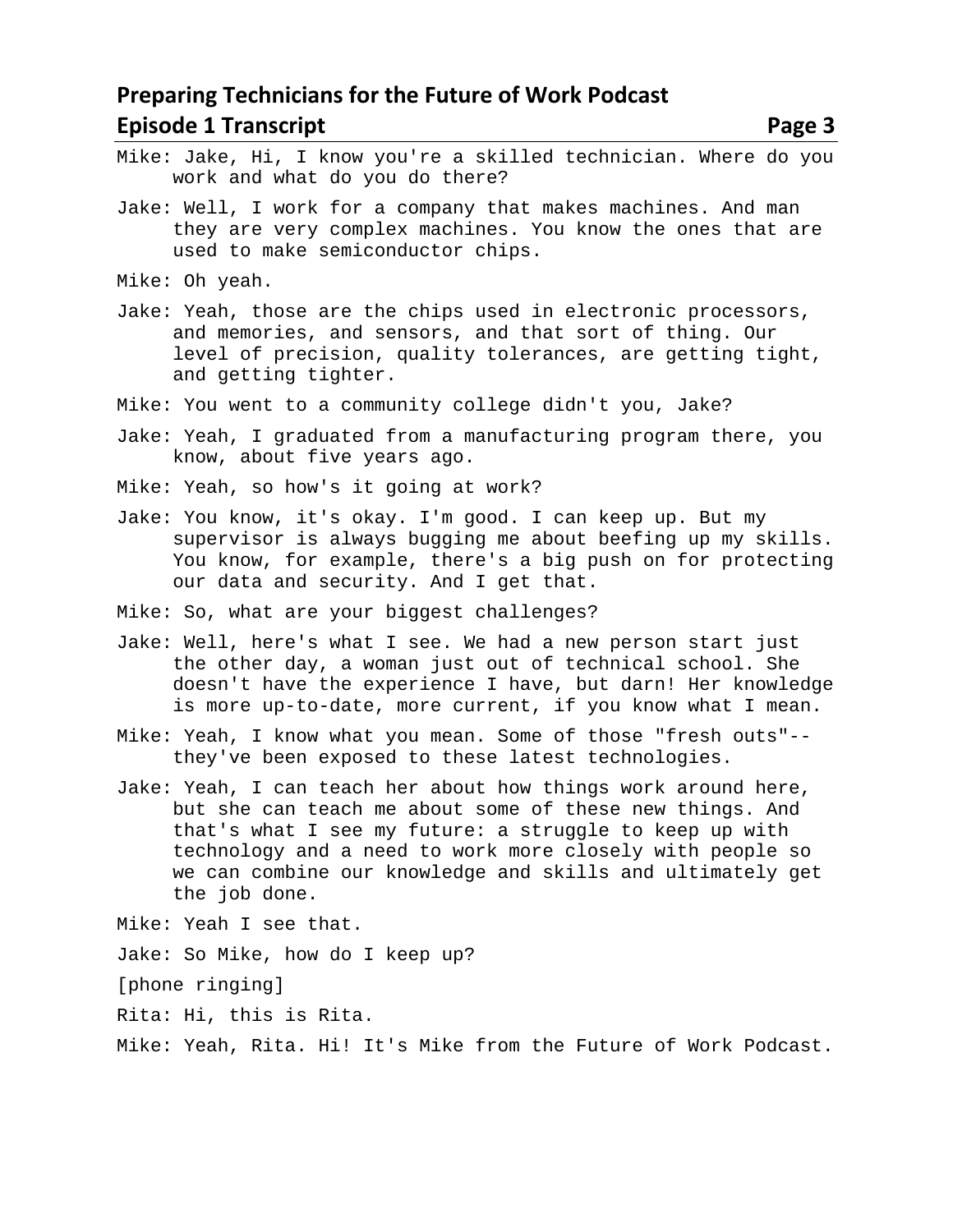- Rita: Oh, hey Mike! I've really been looking forward to talking with you today. I have to tell you up front. It's just been an insanely busy day, so I just have like a minute or two.
- Mike: Sure Rita. Thanks. I get that. I just got a couple of questions. I know your company utilizes robots and highly automated systems. What actually does the company do, and what's your role there?
- Rita: We make sophisticated refrigeration systems, and I'm a line manager here. I've been here about a decade, and in the industry about 15 or 16 years. And my job is to manage both the robots and the technicians, and I'll give you one guess who's easier to manage versus the other. [laughing]
- Mike: I think I might know in this case, Rita. Alright, let's think about those technicians for a minute though. When you get to the hiring side, what are you facing?
- Rita: Oh, it's been a nightmare lately, honestly. Sometimes I have to interview 10 people for every open job opportunity that I have, just to find one person that has the skillset on both the electronic and the mechanical sides.
- Mike: You mean you track that ratio: number of interviews per hire?
- Rita: Oh, absolutely. That's really important to my bosses. It's a key performance metric--interviews per hire--and lately it's been dismal.
- Mike: Hmm. And when you think about this workforce a little bit more, think about the future, what do you see coming? What are the challenges coming?
- Rita: Well, you know, we've done a great job in bringing in all this automation. But now we really need people who can work with their hands, and get into those machines and process control systems, and troubleshoot when things go wrong. Because things WILL go wrong. And I can't afford to have the line go down. It costs us big time. So, please! Everyone send me your problem solvers!
- Mike: Okay, I got that. We will. Now let me ask you about this. Let's go back to those interviews just a little bit more. What happens in some of those interviews?
- Rita: It's interesting because I'm not sure if the people I'm interviewing actually have the skills, but are just struggling to communicate those skills to me. So, I think it goes back to our education systems and having our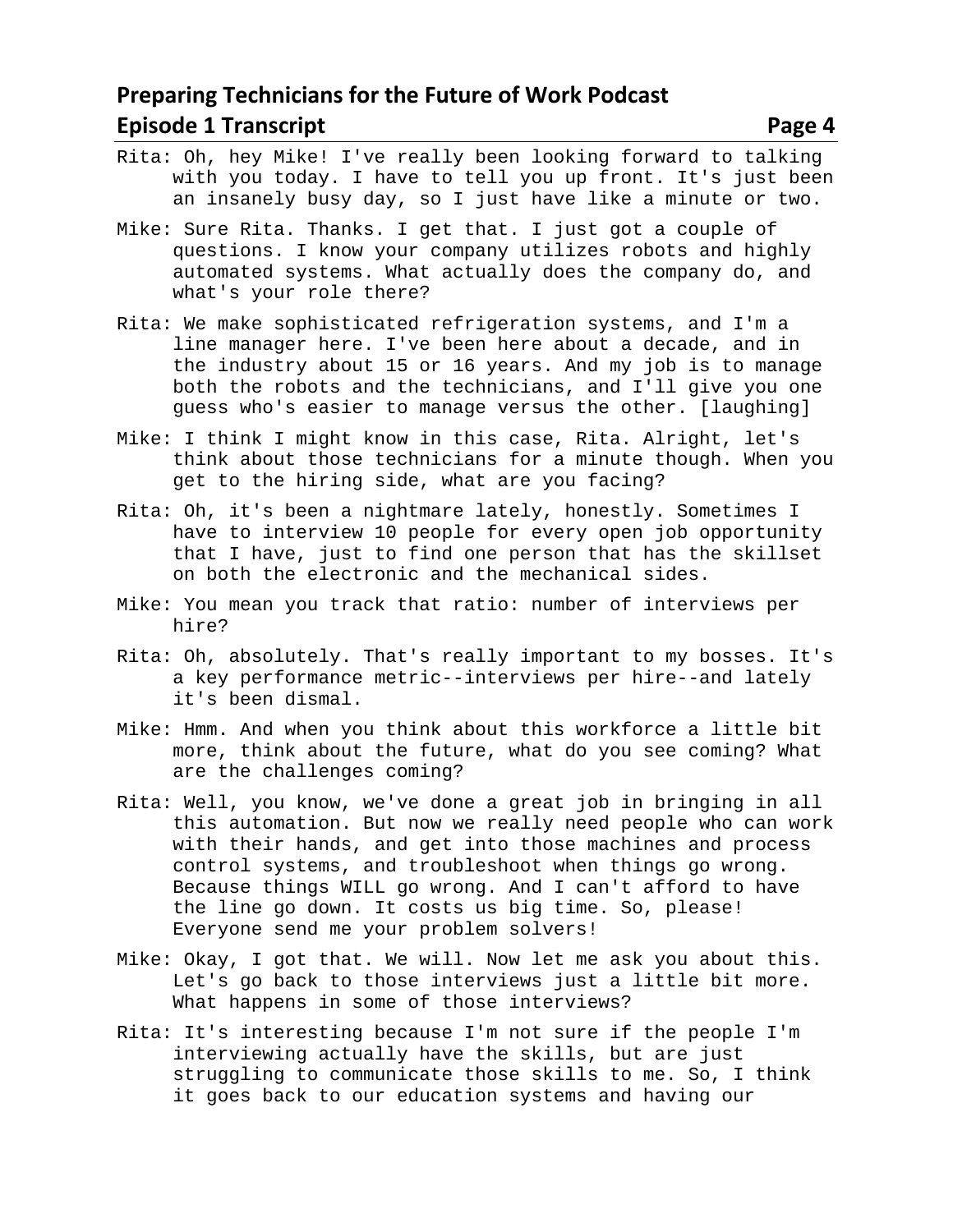educators really prepare people entering the workforce to know how to present their skills, human to human in a room. You know, even when they're technical skills, you have to be able to work with people, and really get them across. So I need people who have the skillsets and they're capable of telling me that.

- Mike: You know, Rita, that's what we're hoping to work on here as part of our project going forward. Maybe on the education side, we can not only strengthen those technical skills, but the student's ability to convey them to you. I hope that will happen. One last question for you Rita. What's your ideal situation in that workforce of the future?
- Rita: Well, I think, Mike, it comes down to three things. One, please give me skillsets that are on both the electronic and mechanical sides. Number one. Number two. Problem solvers. If you can solve my most critical problems, you'll have a job with me. Bottom line!
- Mike: Mmm-hmm.
- Rita: And number three, I've got to get the ratio of "interviews to hire" down. You know, I can't be interviewing ten people for every open job I have. I'd love to get that ratio for "interviews to hires" down to three-to-one.
- Mike: That'll be a challenge, Rita, but let's work on that. If we can get down there, I want to make you happy, so let's see what we can do.
- Rita: All right, Mike. I'm counting on you! Thanks so much.
- Mike: Thanks, Rita. Bye now.
- [phone ringing]
- Jorge: Jorge here.
- Mike: Hello, professor. It's Mike from the Future of Work Podcast.
- Jorge: Ah, Mike. Yes, I remember.
- Mike: I'd like to talk to you a little bit today. I know you teach electronics technology at your college. How long have you been doing that?
- Jorge: Yes, I've been here at the college for about 10 years, and for 20 years before that I worked in the electronics industry.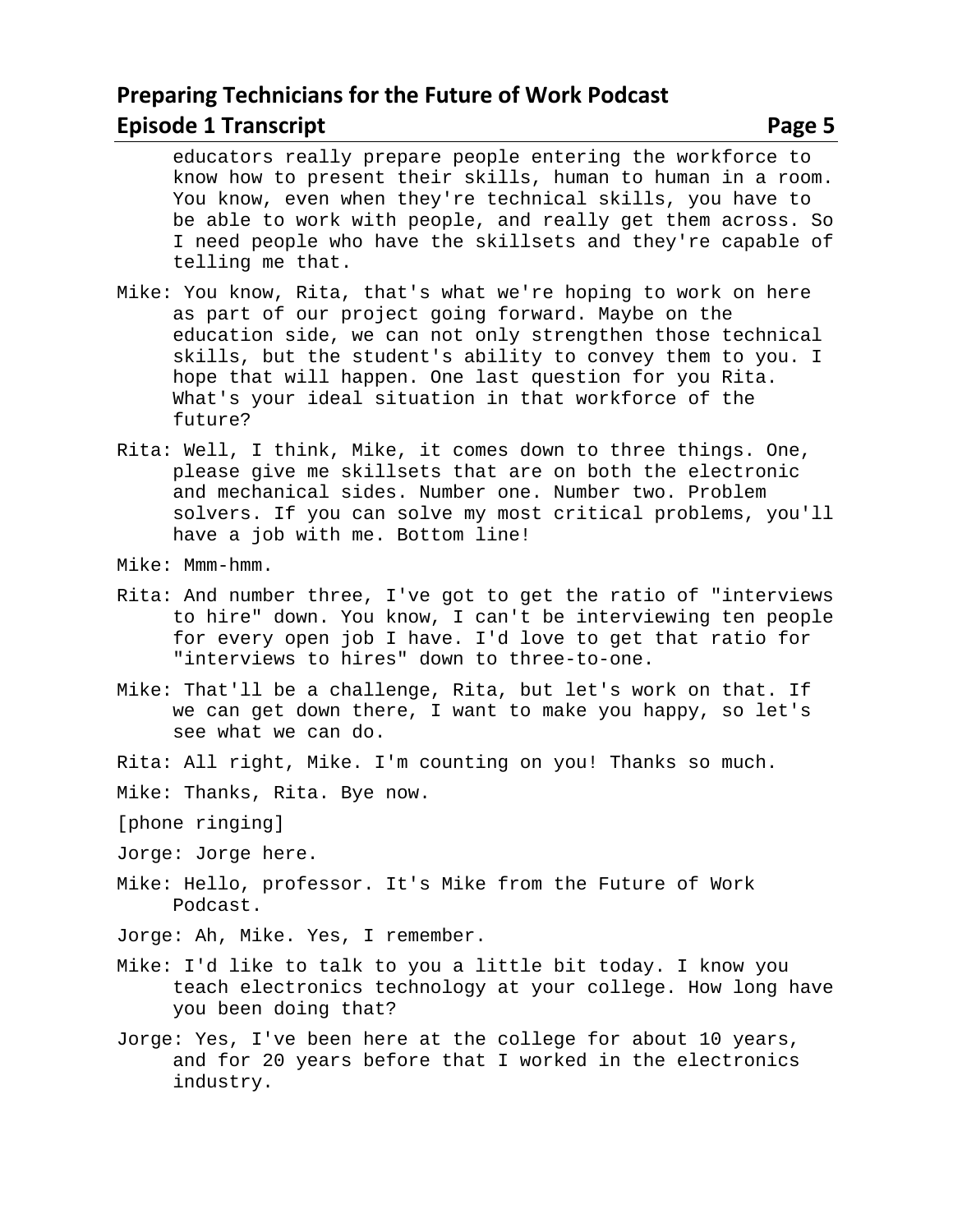- Mike: Wow, professor you've got a lot of experience. What are you doing now to help prepare your students in your program to become members of that skilled technical workforce in the future?
- Jorge: Mike, look, we do what we can. At the community college here, we do not have the ultra-latest equipment. I focus on fundamentals. I help students learn, and how to think. And we have some good industry advisers to help us make sure that what we teach is relevant. Employers seem to value the hands-on skills of our graduate. I'm telling you Mike, we do what we can with the resources we have.

Mike: You know, professor, that sounds good.

- Jorge: Yes, but here's my problem. I can't recruit enough students into my program to meet the demand from the industry side.
- Mike: Why not? You would think they would see the opportunity.
- Jorge: I don't think they realize the career possibilities. If I could just show them what a high-tech workplace is like, if I could go to where the prospective students are and talk to them, maybe they would see. But I am only one person. If only I had some help!
- Mike: Well, thanks professor. We'll see what we can do. Goodbye, Mike.
- Jorge: Goodbye.
- [music in background fades in]
- Mike: Well colleagues, you've heard some of those challenges: Jake, a skilled employee worried about keeping pace with technology changes. Rita, a harried sort of line manager, struggling to fill positions with the right skillset. And Jorge, a technical college professor trying to get students interested in his program and wanting them to see some great career options. In our project Preparing Technicians for the Future of Work, we'll be listening to people like Jake, Rita, and Jorge. We have formed a great national industry advisory board for the project, and we're going to rely on our educational colleagues and leaders in the Advanced Technological Education field to inform us and help shape the initiative. We're going to be convening sessions throughout the country, and action sessions regionally, so that people can take action on the basis of our findings. Working together, we want to develop recommendations for educators, recommendations for